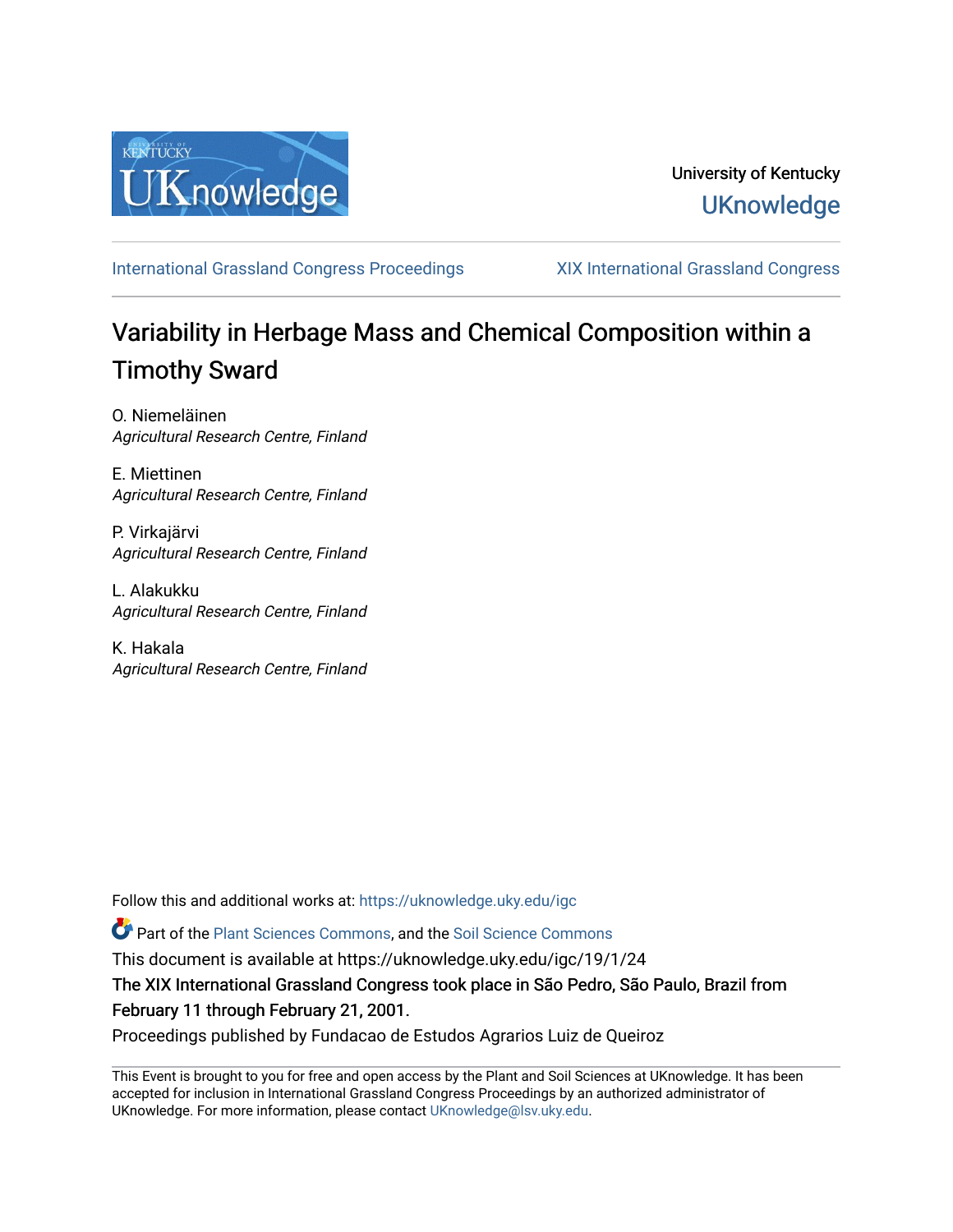## **VARIABILITY IN HERBAGE MASS AND CHEMICAL COMPOSITION WITHIN A TIMOTHY SWARD**

O. Niemeläinen, E. Miettinen, P. Virkajärvi, L. Alakukku and K. Hakala

Agricultural Research Centre, Jokioinen, Finland

#### **Abstract**

 Variability in herbage mass (HM) and chemical composition of timothy (*Phleum pratense* L.) sward was studied in a three-hectare field. The field, which was flat, was divided into twelve sections and a sampling site was randomly selected in each. The study was carried out in Sotkamo (64<sup>°</sup> 01'N, 28<sup>°</sup>22'E) research station in Finland. Snow depth and frost conditions were measured in winter and soil water content was monitored in the growing season at each sampling site. Observations on the crop included assessment of herbage ground cover and winter damage percentage, stand height and HM and analysis of neutral detergent fibre (NDF) and nitrogen concentration. Forage was harvested twice during the experiment and the first cut was made at ear emergence. Winter damage varied from 0 to 68% and herbage ground cover in spring from 30 to 100%. Variability in HM was higher at the first cut (from 1767 to 4390 kg DM ha<sup>-1</sup>) than at the second cut (from 3890 to 4348 kg DM ha<sup>-1</sup>). NDF content varied from 601 to 688 g  $kg^{-1}$  at the first cut and from 582 to 632 g  $kg^{-1}$  from at the second cut. The 95% confidence limits for NDF at the first cut were from 635 to 663 g  $kg^{-1}$ and at the second cut from 589 to 604  $\text{g kg}^{-1}$ .

**Keywords**: Overwintering, winter damage, frost, yield maps, NDF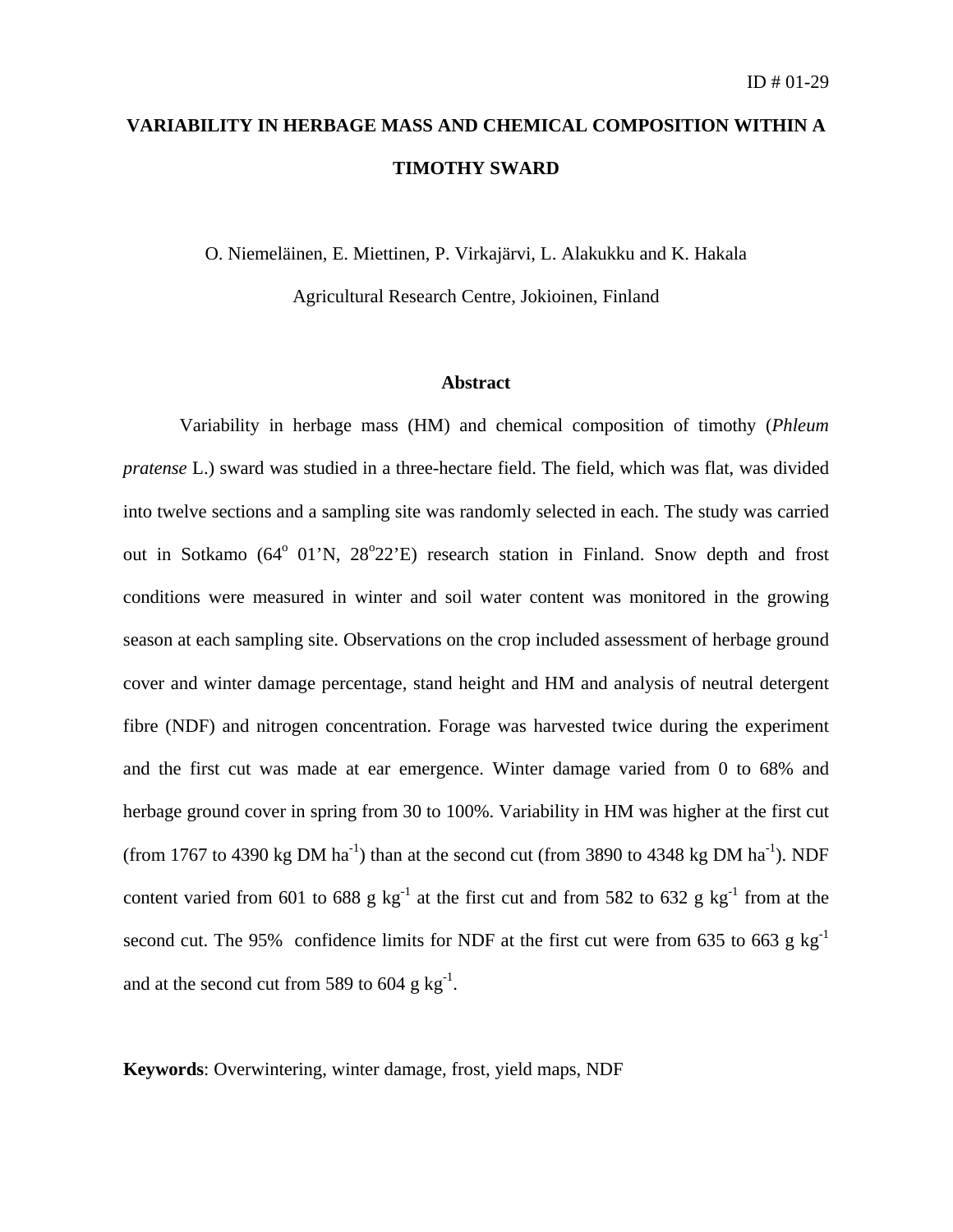#### **Introduction**

Dairy production in Finland is based on silage feeding and reliable forage yield is vital to dairy farms. Under Nordic conditions winter damage can cause substantial losses in forage yield and to the quality of grass which decreases very rapidly during spring growth. Delay in harvest leads to low feeding value of the silage but too early a harvest would lead to reduced yield. Fick *et al .* (1994) indicated that in working with methods developed to model forage quality, changes in the growing crop need further study particularly, in grass crops. Recent studies of Rinne *et al.* (2000) showed that under Finnish conditions the growing degree days (GDD) predict very well the development of organic matter digestibility of timothy and meadow fescue (*Festuca pratensis* Huds.) mixed swards. This recommendation based on GDD will be tested during the summer of 2000 on a nation-wide scale. The objective of this study was to assess the extent of variation in the quality of yield within a single timothy field, and attempt to specify the factors causing variation. In addition, the study aimed at providing information on how to utilize yield map data in identifying factors causing winter damage and variation in yield in a perennial forage crop.

#### **Material and Methods**

The timothy stand was established by undersowing spring barley in June 1998 at the Sotkamo (64<sup>°</sup> 01' N, 28<sup>°</sup>22' E) research station in Finland. The field was topographically even, exhibiting only minor variation possibly related to the ploughing pattern of the field. Two soil samples taken from two sites of the field prior to establishment indicated that the soil was a mineral loam soil (organic matter content (OMC) in category from 12 to 20 %) with some areas of organic soil (OMC between 20 and 40%). Soil pH ranged from 5.3 to 5.6.

The field was divided into twelve sections and one sampling site was randomly selected in each. Duration of frost in winter was recorded and soil water content during the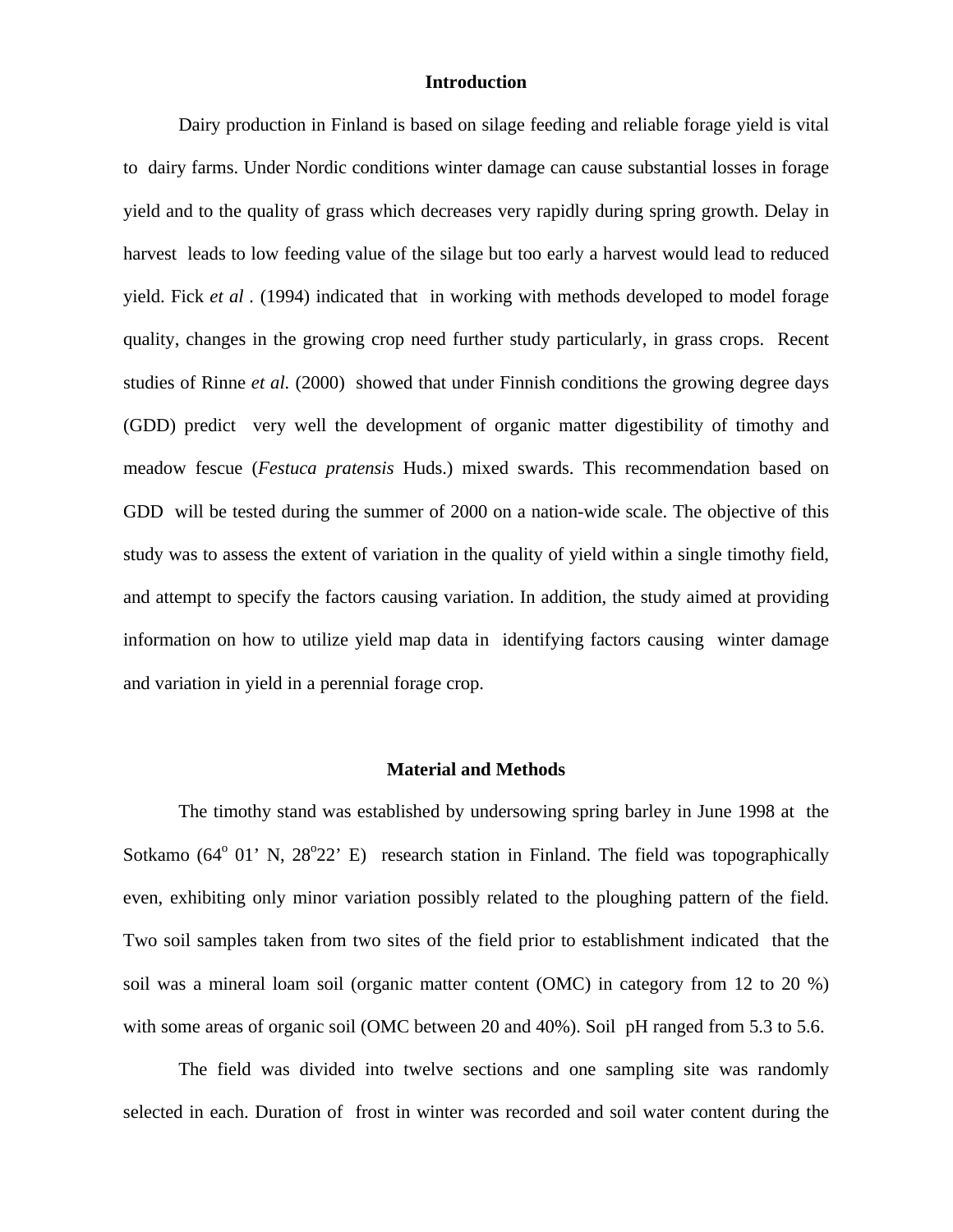growing season was monitored using tensiometers. Live herbage ground cover and winter damage were assessed visually. The stand was harvested first time on  $27<sup>th</sup>$  of June when ears were fully emerged from leaf sheats and the second cut was taken on  $12<sup>th</sup>$  of August. The stand height was measured at cutting, and a 10 m by 1.5 m sample plot was harvested using a Haldrup plot harvester at each site. Herbage mass was measured and Neutral Detergent Fibre (NDF) and nitrogen concetration were assessed from a sample at each site. NDF was measured by Fibertec System M and nitrogen concentration by Kjeltec Auto 1030 Analyzer. In this paper mean values and variation in stand characteristics are presented, as well as Pearson correlation coefficients between some stand characteristics and environmental parameters.

#### **Results and Discussion**

The summer of 1998 was exceptionally rainy. Wet conditions induced lodging in the spring barley cover crop and lodging caused unevenness in the establishment of the timothy stand. Live herbage ground cover of the timothy stand in fall 1998 ranged from 75 to 100 % (Table 1). Winter damage ranged from 0 to 68 % resulting in live ground cover percentage in spring 1999 ranging from 30 to 100 with a mean value of 76. The field was flat but small differences were evident. Winter damage was restricted to the low spots of the field. Snow melted completely in December and water from melted snow stayed on these spots, particularly because the soil was frozen, and this induced winter damage. The mean maximum snow cover in the field was 54 cm on  $25<sup>th</sup>$  of March. Variation in the HM was higher (from 1767 to 4390 kg ha<sup>-1</sup>; SD 880 kg ha<sup>-1</sup>) at the first cut than at the second (from 3890 to 4348 kg ha<sup>-1</sup>; SD 300 kg ha<sup>-1</sup>). HM at the first cut was correlated with winter damage percent  $(r=0.71)$  and percent live herbage ground cover in spring  $(r=0.66)$  but not with HM of the second cut (Table 2). Stand height was positively correlated with NDF and negatively correlated with the nitrogen content in both cuts (Table 2). 95% confidence limits for NDF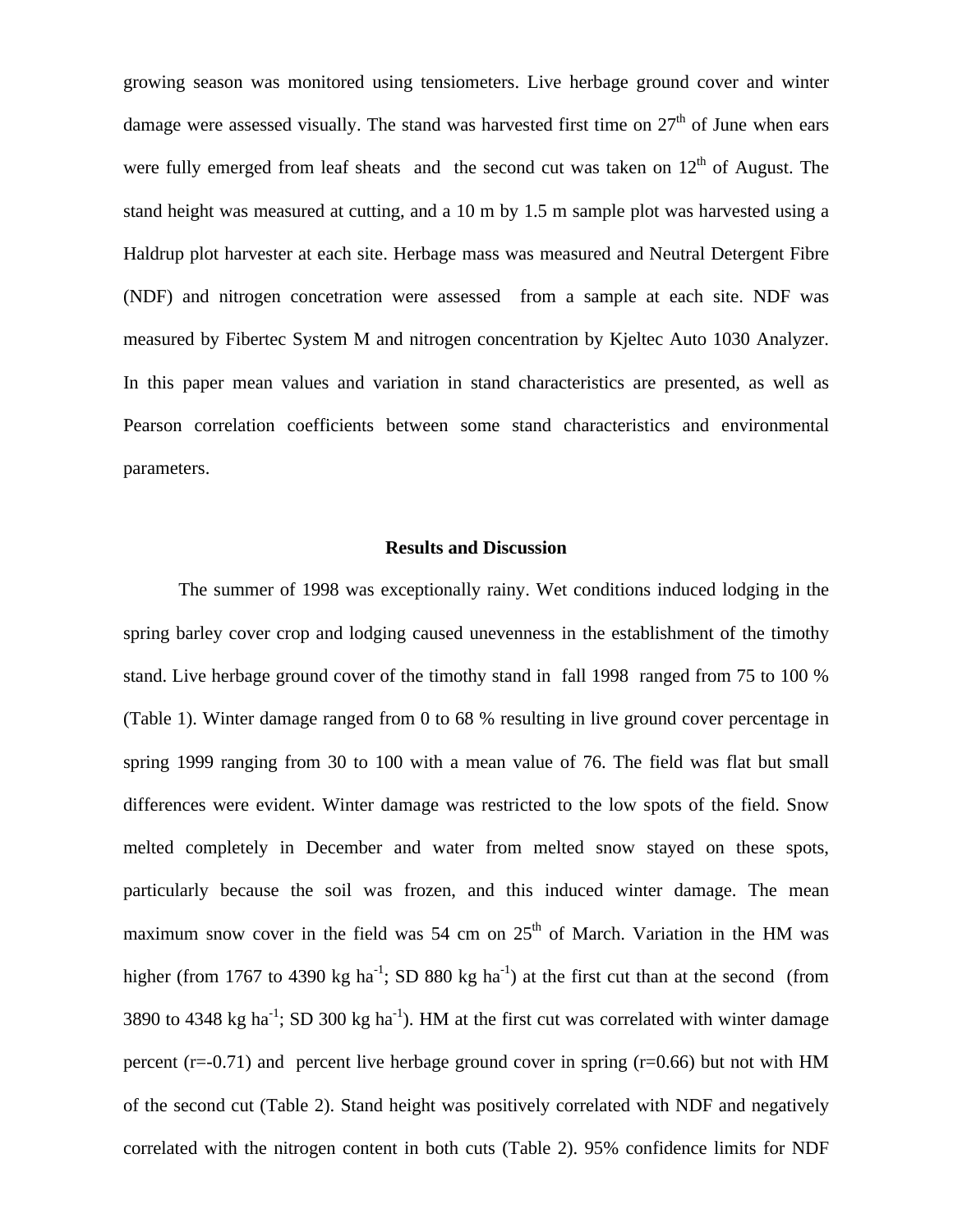concentration at the first cut were from 635 to 663 g  $kg<sup>1</sup>$  and from 589 to 604 g  $kg<sup>-1</sup>$  at the second cut. Soil water content (mean tensiometer value from weekly measurements) was not correlated with yield characteristics at the first cut. However, the DM yield at the second cut was correlated (0.63) with the mean tensiometer value between the cuts indicating that timothy grew better in the drier areas of the field. The data indicates substantial variation in yield within a relatively small and uniform field. However, the data are too limited in time to make general conclusions. Lark and Wheeler (2000) suggested that yield map data over the seasons, with use of cluster analysis, represent an analytical tool for identifying regions of similar limiting factors. Our study continues with a larger number of sampling sites and over seasons, which will possibly facilitate establishing factors that cause winter damage to perennial forage stands.

#### **References**

Fick, G.W., Wilkens P.W. and Cherney J.H. (1994). Modeling forage quality changes in the growing crop. In Forage Quality, Evaluation and Utilization. American Society of Agronomy, pp. 757-795.

**Lark, R.M. and Wheeler H.C.** (2000). Understanding and using yield maps – an analytical tool for their interpretation. Outlook on Agriculture **29:** 39-45.

**Rinne, M., Hellämäki M., Nousiainen J., Aura E., Virkajärvi P. and Huhtanen P.** (2000). Nurmirehun korjuuajan valinta tarkemmaksi. Maataloustieteen päivät 2000. Kotieläintiede, pp. 122-125.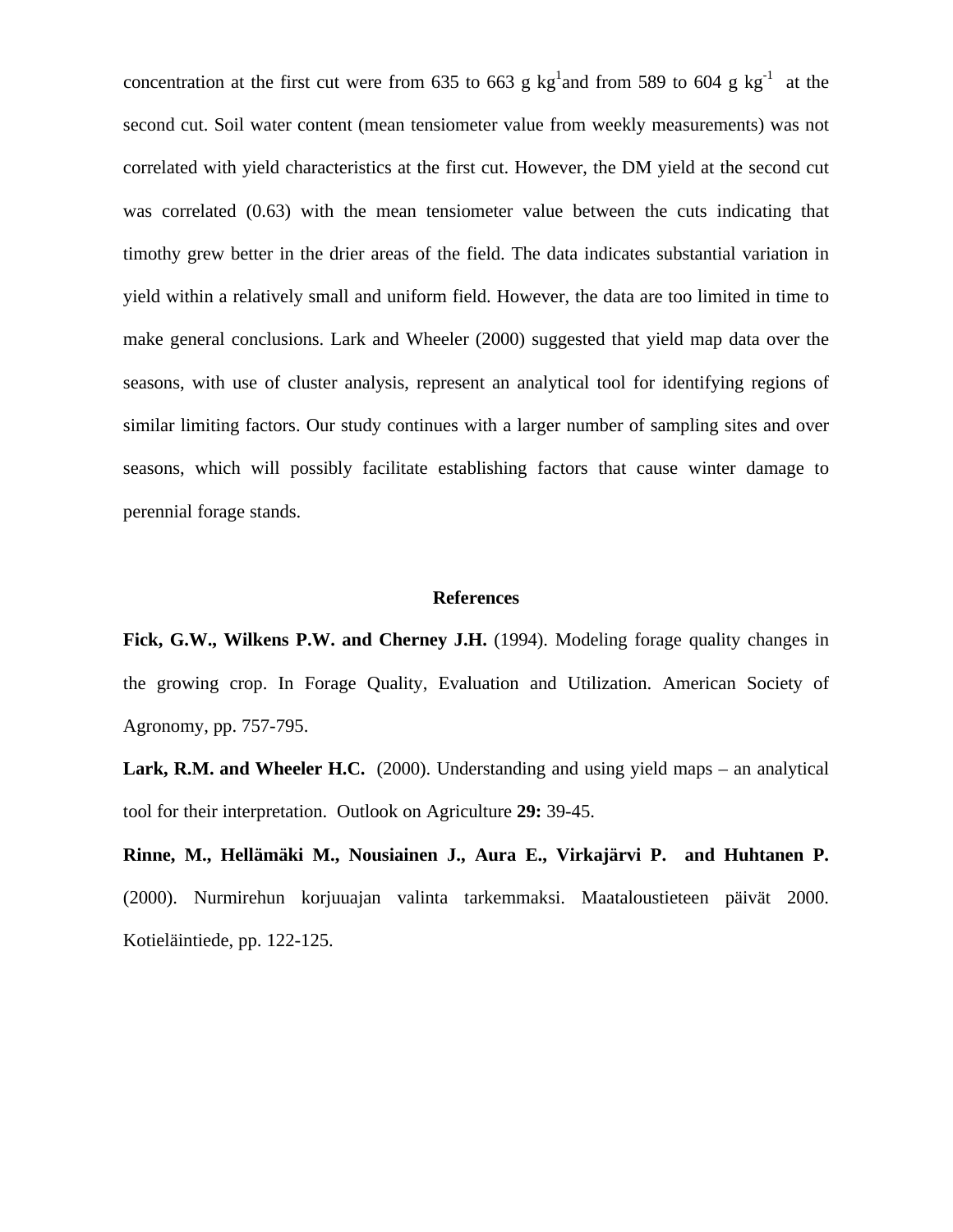| Characteristics                       | Mean | Min      | Max  | <b>Std Dev</b> |
|---------------------------------------|------|----------|------|----------------|
| Ground cover in previous fall (%)     | 92   | 75       | 100  | 7              |
| Ground cover in spring (%)            | 76   | 30       | 100  | 20             |
| Winter damage (%)                     | 17   | $\theta$ | 68   | 22             |
| Data of the first cut:                |      |          |      |                |
| DM yield $(kg \text{ ha}^{-1})$       | 3347 | 1767     | 4390 | 880            |
| Stand height (cm)                     | 66   | 58       | 71   | 4.5            |
| Leaf / stem ration (DM basis)         | 0.57 | 0.38     | 0.96 | 0.16           |
| NDF $(g kg^{-1} DM)$                  | 649  | 601      | 688  | 22             |
| N-concentration(g $kg^{-1}$ DM)       | 22   | 17       | 27   | 3.0            |
| N yield $(kg N ha^{-1})$              | 71   | 45       | 87   | 15             |
| Data of the second cut:               |      |          |      |                |
| DM yield $(kg \text{ ha}^{-1})$       | 4313 | 3890     | 4848 | 300            |
| Stand height (cm)                     | 63   | 57       | 73   | 4.3            |
| NDF $(g \text{ kg}^{-1} \text{DM})$   | 597  | 582      | 631  | 127            |
| N-concentration $(g kg-1 DM)$         | 19   | 15       | 21   | 2.2            |
| N yield $(kg N ha^{-1})$              | 82   | 65       | 95   | 9              |
| Total yield per season:               |      |          |      |                |
| Total DM yield (kg ha <sup>-1</sup> ) | 7660 | 5966     | 8936 | 981            |
| Total N-yield $(kg N ha^{-1})$        | 153  | 112      | 182  | 23             |

**Table 1 -** Yield and chemical composition, and stand condition characteristics of timothy from 12 samples within a timothy sward.